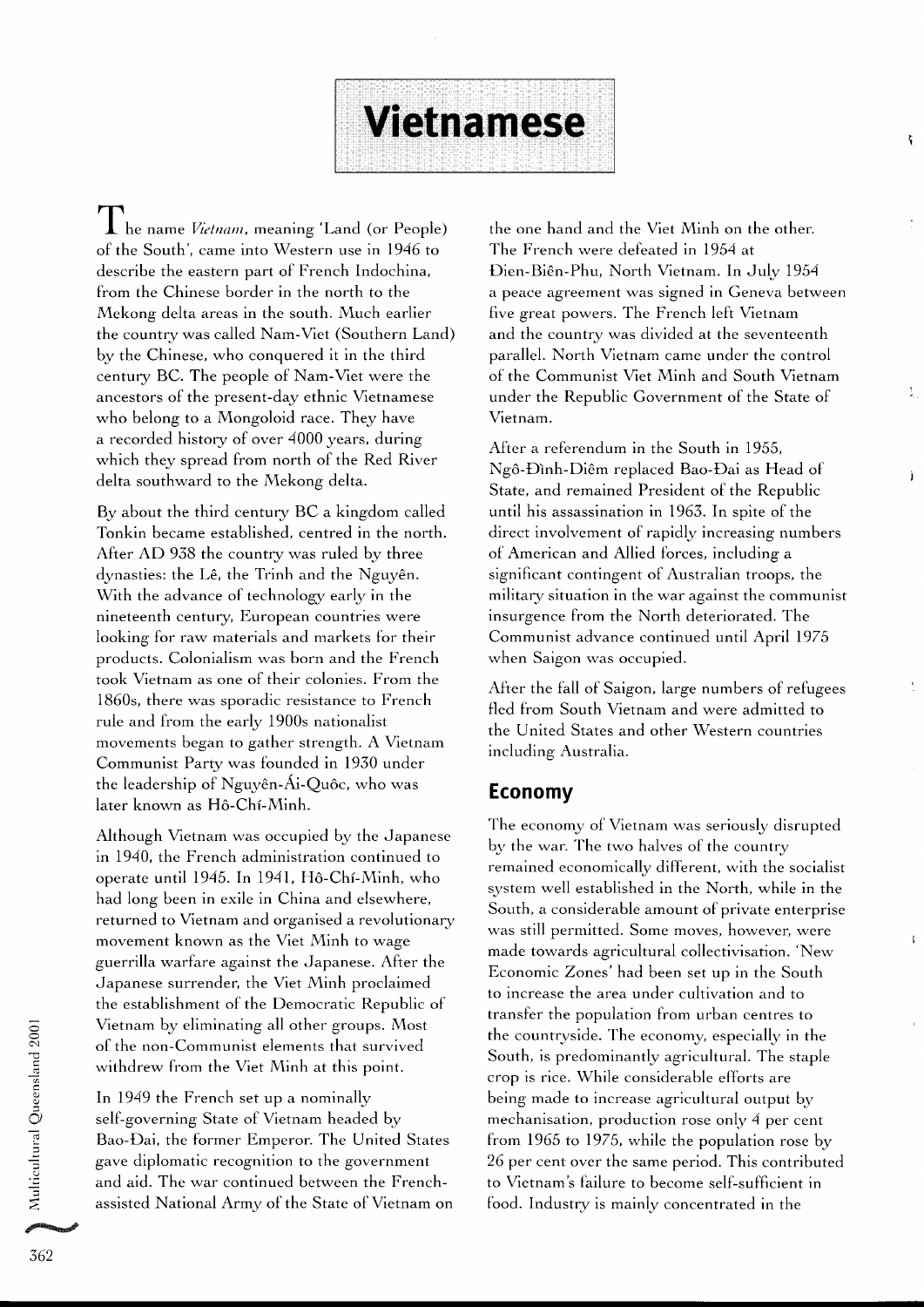North, although heavy bombing from 1965 to 1973 destroyed an estimated 70 per cent of Vietnam's production capacity.

The principal industries are food processing, cement, metallurgy, chemicals, paper, (off-shore) oil exploration by BP, coal and iron-ore mining, engineering and textiles. Due to the failed economy and the unfavourable climate, Vietnam is now one of the poorest countries in the world with the average earning per head only about A\$200 per year. The Vietnamese economy has changed for the better since the removal of the US economic embargo from February 1994.

#### **Ethnic Composition and Language**

The ethnic Vietnamese, who constitute about 80 per cent of the population of Vietnam, belong to a southern Mongoloid race. Minority groups include the Montagnards (tribesmen of the central highlands), the Chinese and the Khmer of the South. A large percentage of the present Vietnamese population in Australia are ethnic Chinese. The Vietnamese language is spoken by the majority of Vietnamese. and has been strongly influenced by the Chinese language. Catholic missionaries invented a Roman transcription using a modified alphabet . This system became 'The National Language' and is the Vietnamese language used today.

During the period under French domination, French was the official language, and most educated Vietnamese were fluent in it. Since 1954, Vietnamese has been the official language for education and administration. Chinese is spoken by the ethnic Chinese population. At high schools English is taught as a second language and is widely used among young people and officials. The Vietnamese way of writing names is the reverse of the Australian way. A typical Vietnamese name has three words. For example: Nguy&n Van Nam (family) (middle) (given).

# **Religions**

Most of the Vietnamese habits, customs and traditions are rooted in, and conditioned by, religious beliefs. The main religions in Vietnam are Buddhism, Confucianism, Taoism, Christianity and two Indigenous sects, Cao-Dài and Hòa-Hao. About two-thirds of Vietnamese regard themselves as Buddhist, although only a small proportion practise their religion in an organised way.

Taoism ('Tao' means 'the way') was essentially a philosophy of passivity, Chinese in origin with an emphasis on simplicity, selflessness, frugality, tranquillity and accord with nature. Confucianism (Confucius 551-479 BC) is a philosophy of social order that venerates status, age, obedience and virtue.

Christianity was introduced into Vietnam in the sixteenth century by Catholic missionaries from France, Spain and Portugal. The number of Catholics in South Vietnam in 1975 was about 2 million. The main Protestant church in Vietnam is the Baptist Church.

Cao-Dài originated early in the twentieth century and is a mixture of Buddhism, Confucianism, Taoism and Christianity. Hba-Hao is a Buddhist sect that was founded in 1909 in the village of Hba-Hao in the Mekong delta in South Vietnam. The ideals of Confucianism have played an important part in the Vietnamese ways of life. The virtues of filial piety and obedience are still the basis of ancestor worship and support an extended family system in which age is the basis of authority. This could well be the reason why some Vietnamese feel more at home with Christianity when living in a Westernised society, which does not have the same idea of an extended family.

# **Family, Society and Customs**

Like almost all Eastern cultures, Vietnamese society is based on an extended family system rather than on the smaller Western nuclear family. Children are gifts from God and may well be the providers for older parents or grandparents. Vietnamese families tend to be large, and there are many younger members to rear, support and educate. Having extensive family connections is also one of the means by which the average family can sustain itself and provide opportunities for the advancement of their children.

To the Vietnamese, the family is the centre of the universe. Anything the Vietnamese do is done out of family consideration rather than for themselves. Vietnamese cannot act freely but must act in accord with their parents, their distant **<sup>d</sup>4**  relatives, and their fellow villagers. Ancestor worship encourages them to consider how their deceased forbears would view their actions. Most<br>Vietnamese are devotees of ancestor veneration, Vietnamese are devotees of ancestor veneration,<br>a custom that originated from Confucian teachings.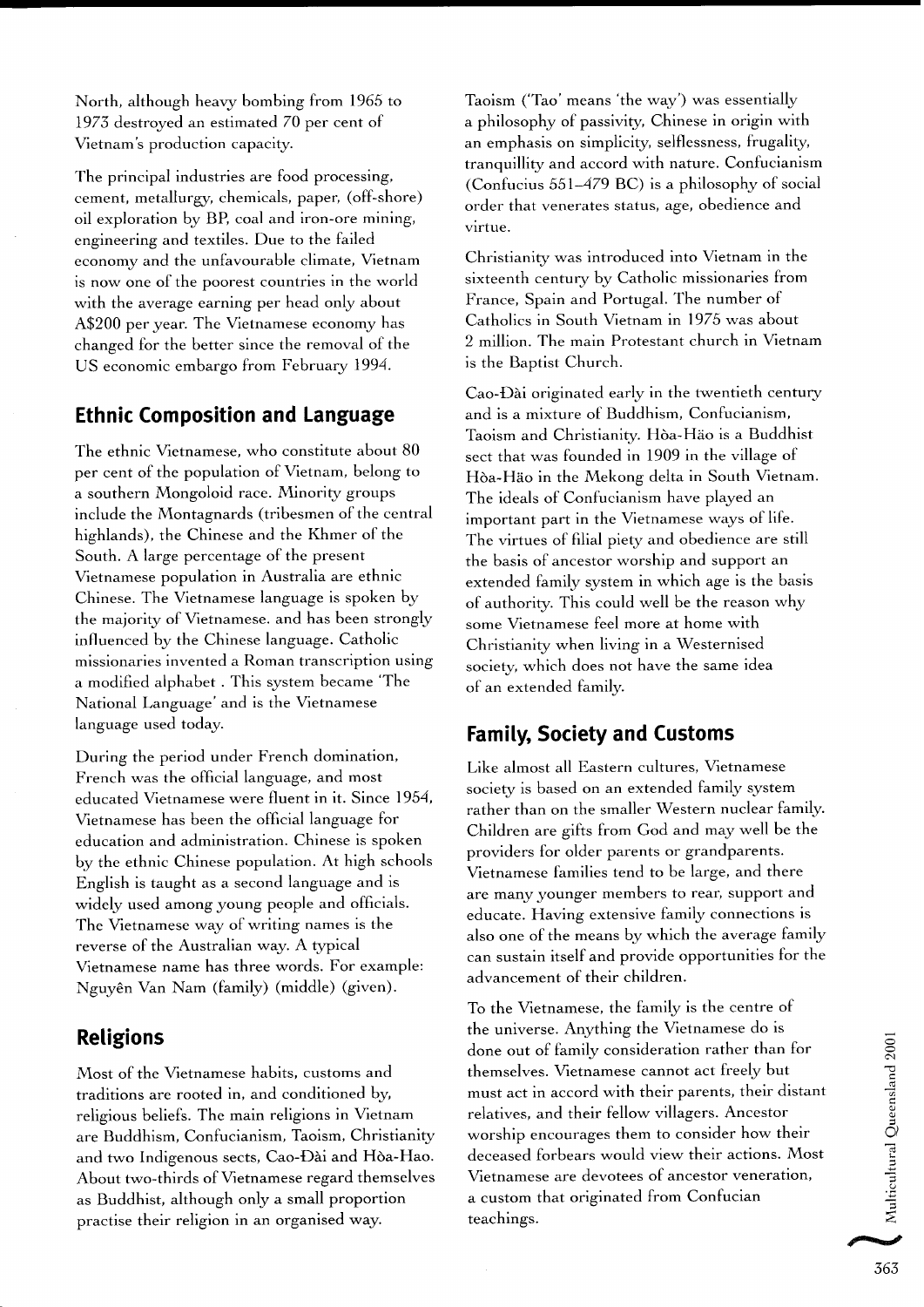Traditionally, marriage has been a family affair and arranged by the parents. Only recently have young people been given greater freedom to choose.

#### **Women and Children**

Traditionally, women's role is purported to be subordinate to that of men in the family, but in real life, women's role in Vietnamese society enjoys a much wider scope. The man may be the nominal head of the household, but the skilful and perceptive wife understands enough practical psychology to have her ideas followed most of the time. Children are brought up to respect their parents and elders, and to treat them with politeness, obedience and great reserve.

The major role in the maintenance of the home and the raising of children is with the mother, while the father is normally the bread-winner. Fathers assist children with their homework and are interested in their overall education.

To Western people, the Vietnamese smile can be an enigma. It is said that the Vietnamese smile at almost everything and anything. In Vietnam they smile when foreigners cannot pronounce their names properly. They smile as a friendly and silent gesture to welcome foreigners to their homes. They smile to please their superiors. They smile to show their interest in what a speaker is telling them.

On the other hand, the Vietnamese smile can be used as a polite screen to hide confusion, ignorance, fear, contrition, shyness, bitterness, disappointment or anger. There are, unfortunately, no guidelines to tell foreigners to what meaning each and every smile is to be attributed in a particular situation. People from other cultures need not feel frustrated, irritated or offended when they cannot guess a smile's exact meaning.

# **Celebrations and Festivals**

Many popular festivals are celebrated by every Vietnamese family, such as: *Têt Nguyên-Đán* (the Lunar New Year); the *Doan-Ngo Feast* (the Fifth of May Festival); the *Vu-Lan* (Wandering Souls' Day) and the *Têt Trung-Thu* (the Mid-Autumn Festival for the children).

The most important of all festivals is Têt Nguyên-<br>Dán, the Lunar New Year's Day, or simply *Têt*. The *5* festival marks the end of one lunar year and the

beginning of another. Têt is both a joyful and happy festival and yet also a solemn one, which is usually celebrated in the family for at least three days. It is also an occasion for the reunion of all members of the family as well as of the ancestral spirits.

Têt Trung-Thu is a festival for children and is celebrated on the fifteenth day of the eighth lunar month. This is also a festival to celebrate the moon. There are moon cakes and tea for the adults and moon cakes and coloured lanterns for the children.

# **Vietnamese in Queensland**

Vietnam is only one-tenth the size of Australia, but the population is four times larger. Australian military involvement in the Vietnam War and the settlement of large numbers of refugees from that area have focused attention of the Vietnamese community in Australia. The vast majority of Vietnamese who have come to Australia and Queensland have come as political refugees. They left to survive, leaving behind their beloved green bamboo wall, the village temple and the immense yellow ricefields, not to mention many dear relatives and friends.

According to the 1996 census, there were 10 992 Vietnam-born people in Queensland of whom 93.5 per cent lived in the Brisbane area and only 6.5 per cent in the rest of Queensland. There were 102 Vietnamese in Townsville, 58 in Cairns, 52 on the Sunshine Coast, 48 in Rockhampton. Over 11 per cent of the Vietnam-born had degrees or diplomas. Yet 42.2 per cent said that they did not speak English well or at all. The main language spoken at home was Vietnamese: 79.4 per cent; Cantonese: 11.8 per cent; English: 4.3 per cent. Of the Vietnamese in Queensland, 41.3 per cent said that they were Buddhists and 27.8 per cent were Catholics.

Settling into a new home is always difficult. But for those who have escaped from their country, then been transferred to another country of refuge with a totally different culture, the initial difficulties seem to be enormous. The new arrivals have to adapt to the community. The host community also needs to make changes to accommodate the new settlers. This process of interaction and mutual adaptation has developed well in Australia.

The influx of Vietnamese refugees initially caused concern among teachers, welfare and health